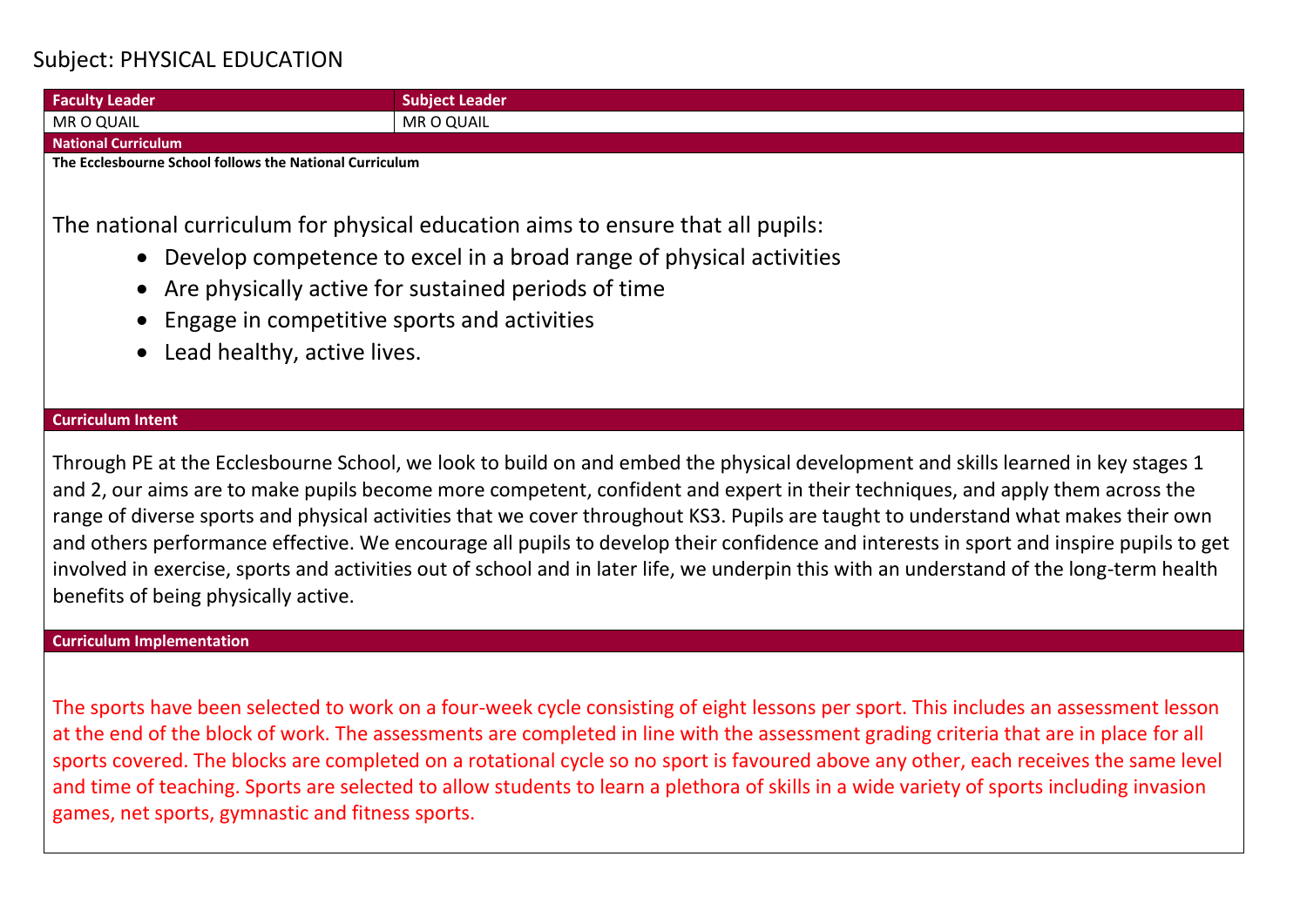The selection of sports is also reliant on facilities and teaching spaces available along with the seasonal variations to allow maximum uptake and reduce disruption lessons through exams and weather. All students are told in advance about sports they are moving onto the week before and are also told about what equipment they will require before they move onto a different block/sport.

|                   | <b>Term</b>    |                | <b>Content</b>                                                                                      | <b>Assessment</b>                                                                                                                                                                                                                                                                                                                                                                    |
|-------------------|----------------|----------------|-----------------------------------------------------------------------------------------------------|--------------------------------------------------------------------------------------------------------------------------------------------------------------------------------------------------------------------------------------------------------------------------------------------------------------------------------------------------------------------------------------|
|                   |                | 1              | Pupils will undertake the following sports in four week cycles (8<br>lessons) per activity:         | Trampolining - Pupils will be assessed on their practical performance of a set<br>10 bounce routine focusing on aesthetical qualities and difficulty including<br>basic shapes/turns & seat landings.                                                                                                                                                                                |
|                   | Autumn<br>Term |                | <b>BOYS GIRLS</b><br><b>TRAMPOLINING</b><br><b>FOOTBALL</b><br><b>NETBAL</b><br><b>TABLE TENNIS</b> | Football - Pupils are assessed in both drills and conditioned games focusing<br>on different passes over long and short distances/ ball control.<br>Netball - Pupils are assessed in conditioned games focusing on a variety of<br>appropriate passes/ shots in a game situation, specific to their role.<br>Table Tennis - Pupils are assessed in both drills and conditioned games |
|                   |                |                |                                                                                                     | focusing on basic forehand and backhand push shots along with the correct<br>service techniques.                                                                                                                                                                                                                                                                                     |
| Year <sub>7</sub> |                | $\overline{2}$ | <b>TABLE TENNIS</b><br><b>RUGBY</b><br><b>TRAMPOLINING</b><br><b>FITNESS</b>                        | Trampolining - Pupils will be assessed on their practical performance of a set<br>10 bounce routine focusing on aesthetical qualities and difficulty including<br>basic shapes/turns & seat landings.<br>Rugby - Pupils are assessed in conditioned games focusing on passing,<br>running and tackling techniques in both drills and games.                                          |
|                   |                |                |                                                                                                     | Fitness - Pupils are assessed on their understanding of the key components<br>of fitness and their application in practical sports.<br>Table Tennis - Pupils are assessed in both drills and conditioned games<br>focusing on basic forehand and backhand push shots along with the correct<br>service techniques.                                                                   |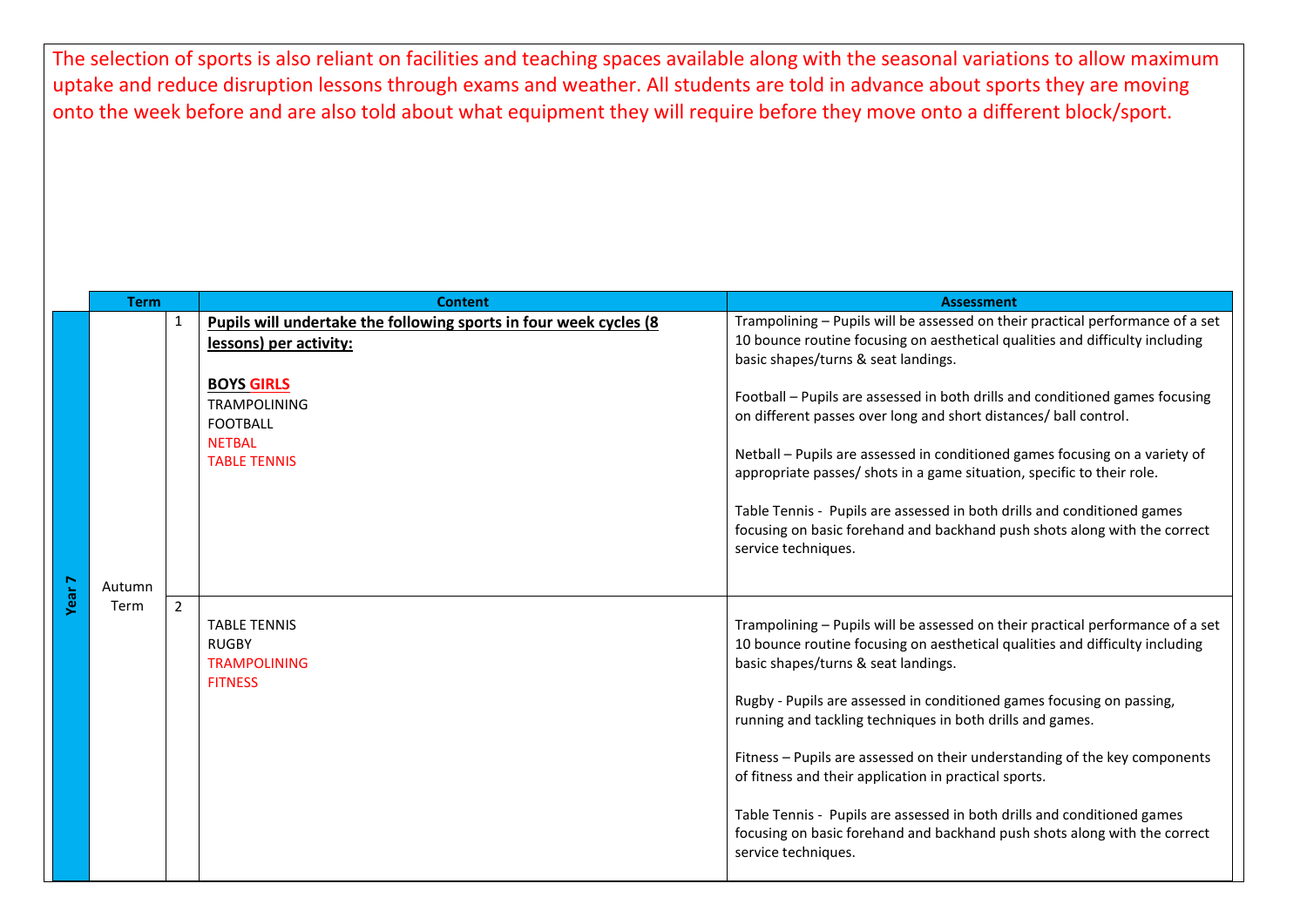|                | 3 | <b>BADMINTON</b><br><b>FITNESS</b><br><b>HOCKEY</b><br><b>DANCE</b> | Badminton - Pupils are assessed in both drills and conditioned games<br>focusing on basic rules, overhead clear shots and the correct scoring<br>technique.<br>Fitness - Pupils are assessed on their understanding of the key components<br>of fitness and their application in practical sports.<br>Hockey - Pupils are assessed in both drills and conditioned games focusing<br>on basic stick skills including dribbling and passing over different distances.<br>Dance - Pupils are assessed in both their performance and skill development.<br>The aesthetic qualities in dance are taught including locomotion, space,<br>movement and content to a related stimulus.                                                                      |
|----------------|---|---------------------------------------------------------------------|-----------------------------------------------------------------------------------------------------------------------------------------------------------------------------------------------------------------------------------------------------------------------------------------------------------------------------------------------------------------------------------------------------------------------------------------------------------------------------------------------------------------------------------------------------------------------------------------------------------------------------------------------------------------------------------------------------------------------------------------------------|
| Spring<br>Term | 4 | <b>BADMINTON</b><br><b>FITNESS</b><br><b>DANCE</b><br><b>HOCKEY</b> | Football - Pupils are assessed in both drills and conditioned games focusing<br>on different passes over long and short distances/ ball control.<br>Table Tennis - Pupils are assessed in both drills and conditioned games<br>focusing on basic forehand and backhand push shots along with the correct<br>service techniques.<br>Trampolining - Pupils will be assessed on their practical performance of a set<br>10 bounce routine focusing on aesthetical qualities and difficulty including<br>basic shapes/turns & seat landings.<br>Dance - Pupils are assessed in both their performance and skill development.<br>The aesthetic qualities in dance are taught including locomotion, space,<br>movement and content to a related stimulus. |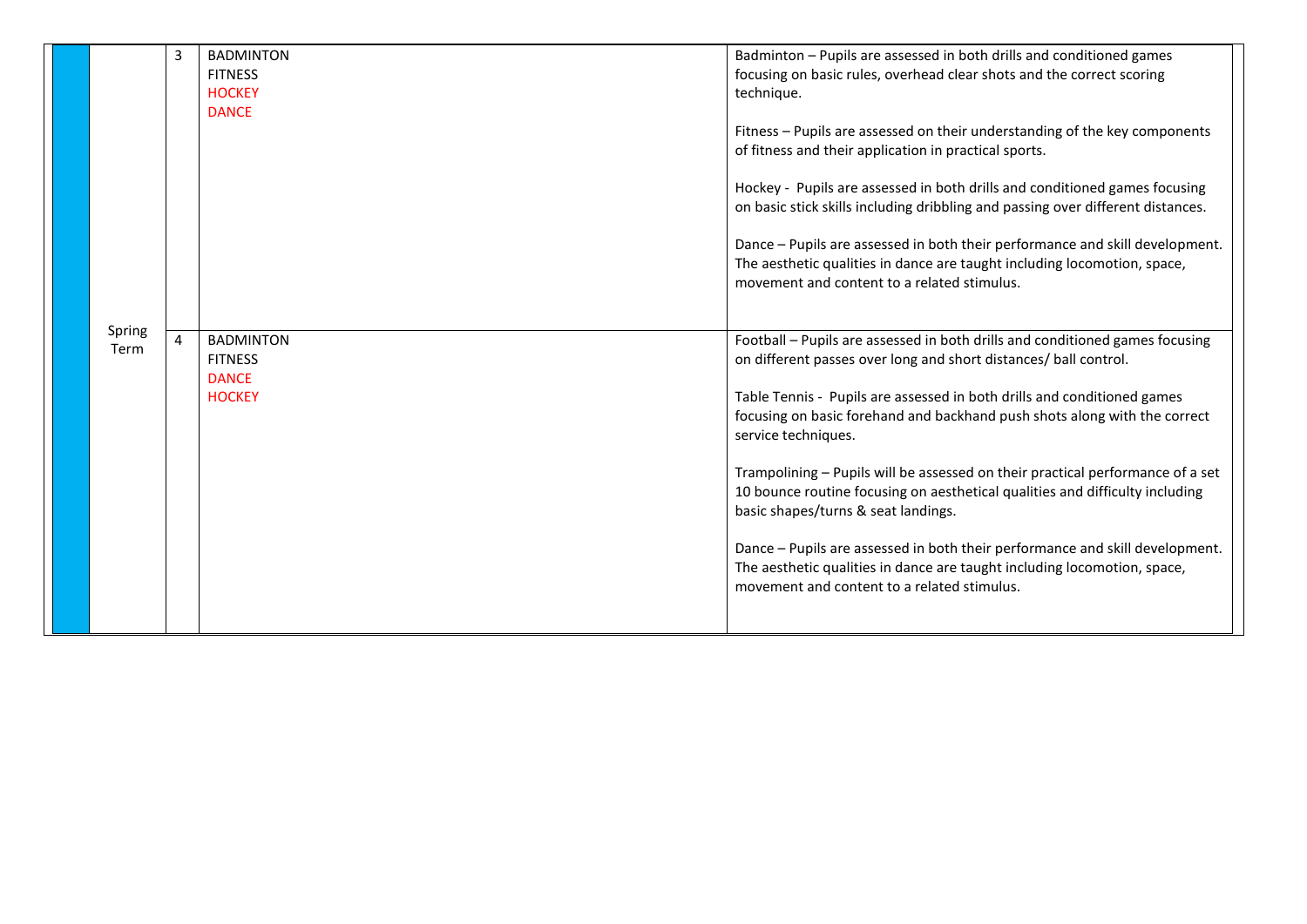|        | Summer<br>Term | 5<br>6       | <b>CRICKET</b><br><b>ATHLETICS</b><br>SOFTBALL<br><b>ATHLETICS</b><br><b>BADMINTON</b><br><b>ROUNDERS</b><br><b>CRICKET</b><br><b>ATHLETICS</b><br>SOFTBALL<br><b>ATHLETICS</b><br><b>BADMINTON</b><br><b>ROUNDERS</b> | Cricket - Pupils are assessed on their ability to demonstrate their underarm<br>bowling technique, along with basic batting strokes and fielding techniques<br>in both conditioned games and drills.<br>Rounders - Pupils are assessed on their ability to demonstrate their bowling<br>technique, batting and fielding techniques in both conditioned games and<br>drills.<br>Softball - Pupils are assessed on their ability to demonstrate batting and<br>fielding techniques through drills and conditioned softball games.<br>Athletics - Pupils are assessed against times/distances recorded by ESA<br>though both track and field events along with correct technique and<br>knowledge of rules.<br>Badminton - Pupils are assessed in both drills and conditioned games<br>focusing on basic rules, overhead clear shots and the correct scoring<br>technique.<br>Cricket - Pupils are assessed on their ability to demonstrate their underarm<br>bowling technique, along with basic batting strokes and fielding techniques<br>in both conditioned games and drills.<br>Rounders - Pupils are assessed on their ability to demonstrate their bowling<br>technique, batting and fielding techniques in both conditioned games and<br>drills.<br>Softball - Pupils are assessed on their ability to demonstrate batting and<br>fielding techniques through drills and conditioned softball games.<br>Athletics - Pupils are assessed against times/distances recorded by ESA<br>though both track and field events along with correct technique and<br>knowledge of rules.<br>Badminton - Pupils are assessed in both drills and conditioned games<br>focusing on basic rules, overhead clear shots and the correct scoring |
|--------|----------------|--------------|------------------------------------------------------------------------------------------------------------------------------------------------------------------------------------------------------------------------|--------------------------------------------------------------------------------------------------------------------------------------------------------------------------------------------------------------------------------------------------------------------------------------------------------------------------------------------------------------------------------------------------------------------------------------------------------------------------------------------------------------------------------------------------------------------------------------------------------------------------------------------------------------------------------------------------------------------------------------------------------------------------------------------------------------------------------------------------------------------------------------------------------------------------------------------------------------------------------------------------------------------------------------------------------------------------------------------------------------------------------------------------------------------------------------------------------------------------------------------------------------------------------------------------------------------------------------------------------------------------------------------------------------------------------------------------------------------------------------------------------------------------------------------------------------------------------------------------------------------------------------------------------------------------------------------------------------------------------------|
|        |                |              |                                                                                                                                                                                                                        | technique.                                                                                                                                                                                                                                                                                                                                                                                                                                                                                                                                                                                                                                                                                                                                                                                                                                                                                                                                                                                                                                                                                                                                                                                                                                                                                                                                                                                                                                                                                                                                                                                                                                                                                                                           |
|        | <b>Term</b>    |              | <b>Content</b>                                                                                                                                                                                                         | <b>Assessment</b>                                                                                                                                                                                                                                                                                                                                                                                                                                                                                                                                                                                                                                                                                                                                                                                                                                                                                                                                                                                                                                                                                                                                                                                                                                                                                                                                                                                                                                                                                                                                                                                                                                                                                                                    |
| Year 8 | Autumn<br>Term | $\mathbf{1}$ | Pupils will undertake the following sports in four week cycles (8<br>lessons) per activity:<br><b>BOYS GIRLS</b>                                                                                                       | Trampolining - Pupils will be assessed on their practical performance of a set<br>10 bounce routine focusing on aesthetical qualities and difficulty including<br>basic shapes/turns & seat landings.                                                                                                                                                                                                                                                                                                                                                                                                                                                                                                                                                                                                                                                                                                                                                                                                                                                                                                                                                                                                                                                                                                                                                                                                                                                                                                                                                                                                                                                                                                                                |
|        |                |              | TRAMPOLINING                                                                                                                                                                                                           |                                                                                                                                                                                                                                                                                                                                                                                                                                                                                                                                                                                                                                                                                                                                                                                                                                                                                                                                                                                                                                                                                                                                                                                                                                                                                                                                                                                                                                                                                                                                                                                                                                                                                                                                      |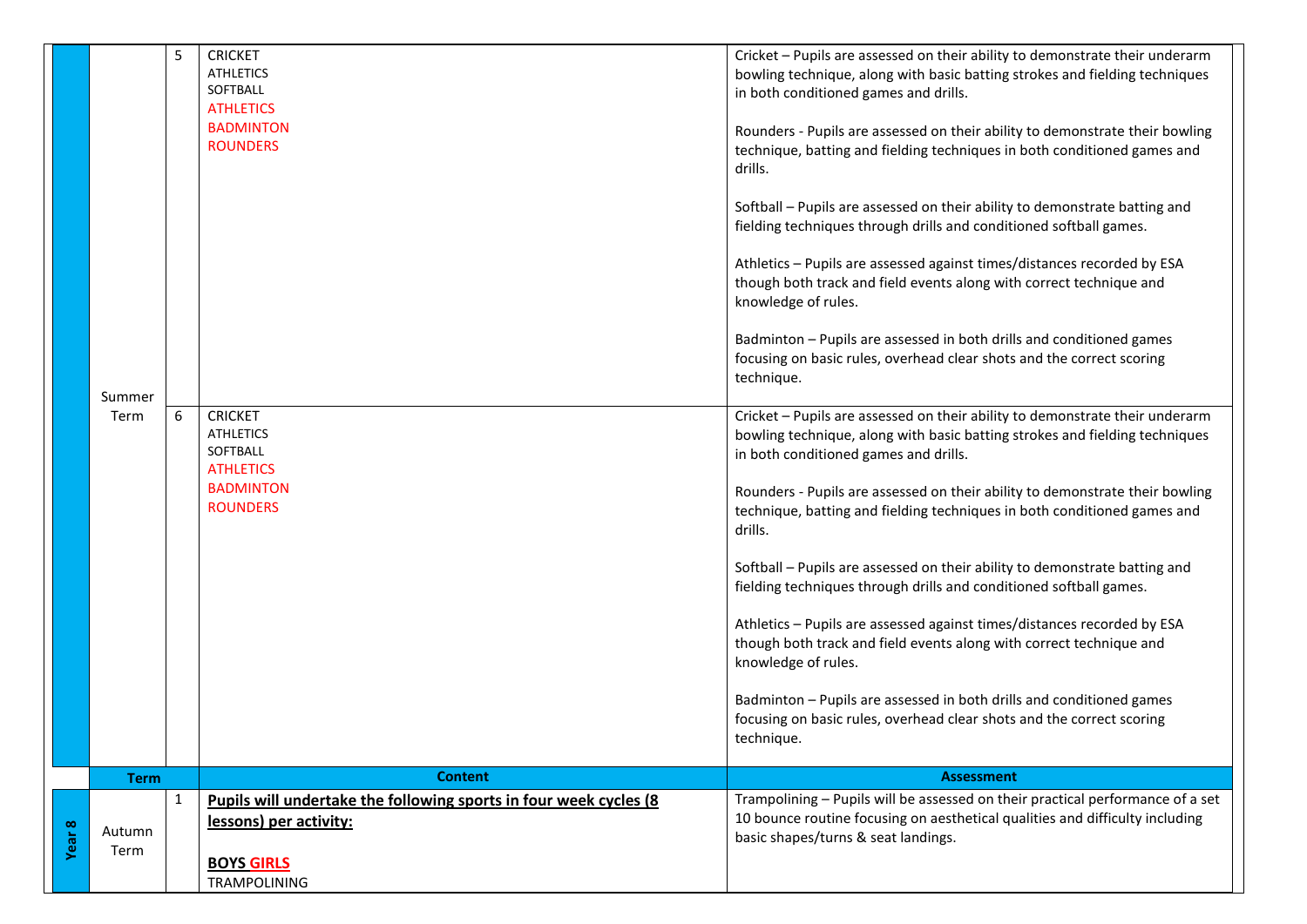|                |                | <b>FOOTBALL</b><br><b>NETBAL</b><br><b>TABLE TENNIS</b>                      | Football - Pupils are assessed in both drills and conditioned games focusing<br>on different passes over long and short distances/ ball control.<br>Netball - Pupils are assessed in conditioned games focusing on a variety of<br>appropriate passes/ shots in a game situation, specific to their role.<br>Table Tennis - Pupils are assessed in both drills and conditioned games<br>focusing on basic forehand and backhand push shots along with the correct<br>service techniques.                                                                                                                                                                                                                                                                                                                                                                                                |
|----------------|----------------|------------------------------------------------------------------------------|-----------------------------------------------------------------------------------------------------------------------------------------------------------------------------------------------------------------------------------------------------------------------------------------------------------------------------------------------------------------------------------------------------------------------------------------------------------------------------------------------------------------------------------------------------------------------------------------------------------------------------------------------------------------------------------------------------------------------------------------------------------------------------------------------------------------------------------------------------------------------------------------|
|                | $\overline{2}$ | <b>TABLE TENNIS</b><br><b>RUGBY</b><br><b>TRAMPOLINING</b><br><b>FITNESS</b> | Trampolining - Pupils will be assessed on their practical performance of a set<br>10 bounce routine focusing on aesthetical qualities and difficulty including<br>basic shapes/turns & seat landings.<br>Rugby - Pupils are assessed in conditioned games focusing on passing,<br>running and tackling techniques in both drills and games.<br>Fitness - Pupils are assessed on their understanding of the key components<br>of fitness and their application in practical sports.<br>Table Tennis - Pupils are assessed in both drills and conditioned games<br>focusing on basic forehand and backhand push shots along with the correct<br>service techniques.                                                                                                                                                                                                                       |
| Spring<br>Term | 3              | <b>BADMINTON</b><br><b>FITNESS</b><br><b>HOCKEY</b><br><b>TRAMPOLINING</b>   | Badminton - Pupils are assessed in both drills and conditioned games<br>focusing on basic rules, overhead clear shots and the correct scoring<br>technique.<br>Fitness - Pupils are assessed on their understanding of the key components<br>of fitness and their application in practical sports.<br>Hockey - Pupils are assessed in both drills and conditioned games focusing<br>on basic stick skills including dribbling and passing over different distances.<br>Trampolining - Pupils will be assessed on their practical performance of a set<br>10 bounce routine focusing on aesthetical qualities and difficulty including<br>basic shapes/turns & seat landings.<br>Dance - Pupils are assessed in both their performance and skill development.<br>The aesthetic qualities in dance are taught including locomotion, space,<br>movement and content to a related stimulus. |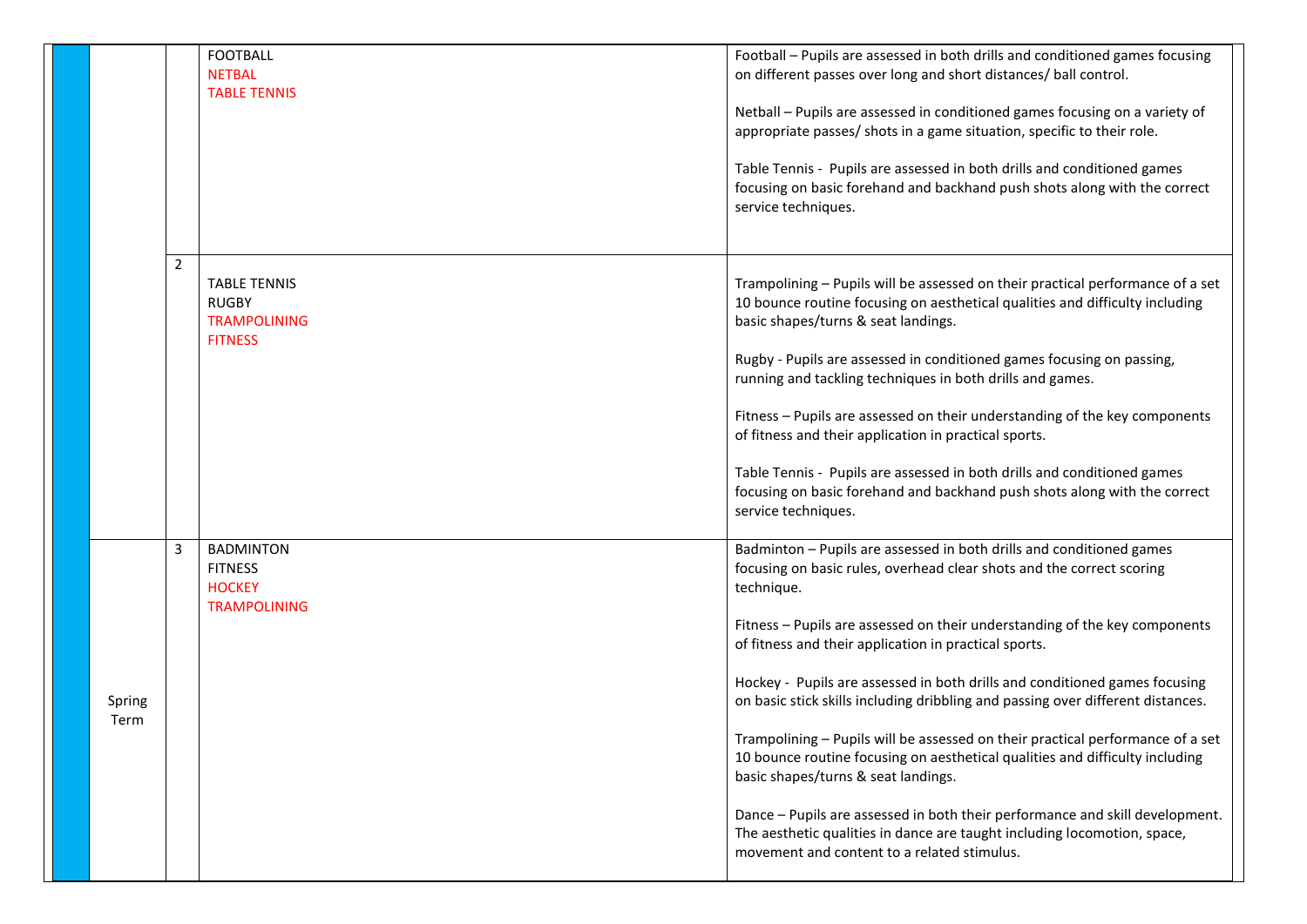|        | 4 | <b>BADMINTON</b><br><b>FITNESS</b>                                 | Football - Pupils are assessed in both drills and conditioned games focusing<br>on different passes over long and short distances/ ball control.                                                        |
|--------|---|--------------------------------------------------------------------|---------------------------------------------------------------------------------------------------------------------------------------------------------------------------------------------------------|
|        |   | <b>DANCE</b><br><b>HOCKEY</b>                                      | Table Tennis - Pupils are assessed in both drills and conditioned games<br>focusing on basic forehand and backhand push shots along with the correct<br>service techniques.                             |
|        |   |                                                                    | Trampolining - Pupils will be assessed on their practical performance of a set<br>10 bounce routine focusing on aesthetical qualities and difficulty including<br>basic shapes/turns & seat landings.   |
|        |   |                                                                    | Dance - Pupils are assessed in both their performance and skill development.<br>The aesthetic qualities in dance are taught including locomotion, space,<br>movement and content to a related stimulus. |
|        | 5 | <b>CRICKET</b><br><b>ATHLETICS</b><br>SOFTBALL<br><b>ATHLETICS</b> | Cricket - Pupils are assessed on their ability to demonstrate their underarm<br>bowling technique, along with basic batting strokes and fielding techniques<br>in both conditioned games and drills.    |
|        |   | <b>BADMINTON</b><br><b>ROUNDERS</b>                                | Rounders - Pupils are assessed on their ability to demonstrate their bowling<br>technique, batting and fielding techniques in both conditioned games and<br>drills.                                     |
|        |   |                                                                    | Softball - Pupils are assessed on their ability to demonstrate batting and<br>fielding techniques through drills and conditioned softball games.                                                        |
| Summer |   |                                                                    | Athletics - Pupils are assessed against times/distances recorded by ESA<br>though both track and field events along with correct technique and<br>knowledge of rules.                                   |
| Term   |   |                                                                    | Badminton - Pupils are assessed in both drills and conditioned games<br>focusing on basic rules, overhead clear shots and the correct scoring<br>technique.                                             |
|        | 6 | <b>CRICKET</b><br><b>ATHLETICS</b><br>SOFTBALL<br><b>ATHLETICS</b> | Cricket - Pupils are assessed on their ability to demonstrate their underarm<br>bowling technique, along with basic batting strokes and fielding techniques<br>in both conditioned games and drills.    |
|        |   | <b>BADMINTON</b><br><b>ROUNDERS</b>                                | Rounders - Pupils are assessed on their ability to demonstrate their bowling<br>technique, batting and fielding techniques in both conditioned games and<br>drills.                                     |
|        |   |                                                                    | Softball - Pupils are assessed on their ability to demonstrate batting and<br>fielding techniques through drills and conditioned softball games.                                                        |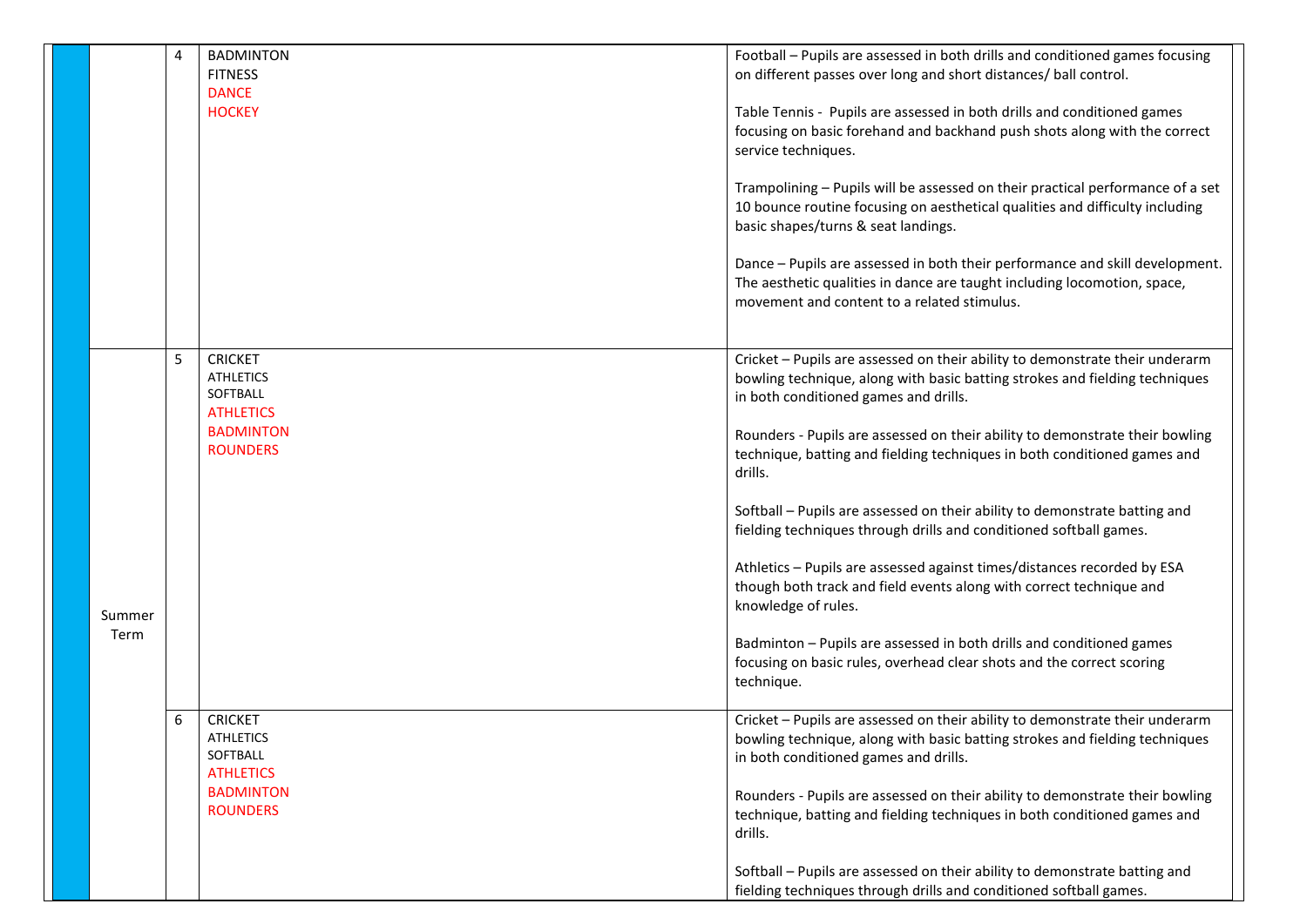|        |                |                |                                                                                                                                                                                                    | Athletics - Pupils are assessed against times/distances recorded by ESA<br>though both track and field events along with correct technique and<br>knowledge of rules.<br>Badminton - Pupils are assessed in both drills and conditioned games<br>focusing on basic rules, overhead clear shots and the correct scoring<br>technique.                                                                                                                                                                                                                                                                                                                                                              |
|--------|----------------|----------------|----------------------------------------------------------------------------------------------------------------------------------------------------------------------------------------------------|---------------------------------------------------------------------------------------------------------------------------------------------------------------------------------------------------------------------------------------------------------------------------------------------------------------------------------------------------------------------------------------------------------------------------------------------------------------------------------------------------------------------------------------------------------------------------------------------------------------------------------------------------------------------------------------------------|
|        | <b>Term</b>    |                | <b>Content</b>                                                                                                                                                                                     | <b>Assessment</b>                                                                                                                                                                                                                                                                                                                                                                                                                                                                                                                                                                                                                                                                                 |
|        | Autumn         | $\mathbf{1}$   | Pupils will undertake the following sports in four week cycles (8<br>lessons) per activity:<br><b>BOYS GIRLS</b><br><b>TRAMPOLINING</b><br><b>FOOTBALL</b><br><b>NETBAL</b><br><b>TABLE TENNIS</b> | Trampolining - Pupils will be assessed on their practical performance of a set<br>10 bounce routine focusing on aesthetical qualities and difficulty including<br>basic shapes/turns & seat landings.<br>Football - Pupils are assessed in both drills and conditioned games focusing<br>on different passes over long and short distances/ ball control.<br>Netball - Pupils are assessed in conditioned games focusing on a variety of<br>appropriate passes/ shots in a game situation, specific to their role.<br>Table Tennis - Pupils are assessed in both drills and conditioned games<br>focusing on basic forehand and backhand push shots along with the correct<br>service techniques. |
| Year 9 | Term           | $\overline{2}$ | <b>TABLE TENNIS</b><br><b>RUGBY</b><br><b>TRAMPOLINING</b><br><b>FITNESS</b>                                                                                                                       | Trampolining - Pupils will be assessed on their practical performance of a set<br>10 bounce routine focusing on aesthetical qualities and difficulty including<br>basic shapes/turns & seat landings.<br>Rugby - Pupils are assessed in conditioned games focusing on passing,<br>running and tackling techniques in both drills and games.<br>Fitness - Pupils are assessed on their understanding of the key components<br>of fitness and their application in practical sports.<br>Table Tennis - Pupils are assessed in both drills and conditioned games<br>focusing on basic forehand and backhand push shots along with the correct<br>service techniques.                                 |
|        | Spring<br>Term | 3              | <b>BADMINTON</b><br><b>FITNESS</b><br><b>HOCKEY</b><br><b>TRAMPOLINING</b>                                                                                                                         | Badminton - Pupils are assessed in both drills and conditioned games<br>focusing on basic rules, overhead clear shots and the correct scoring<br>technique.                                                                                                                                                                                                                                                                                                                                                                                                                                                                                                                                       |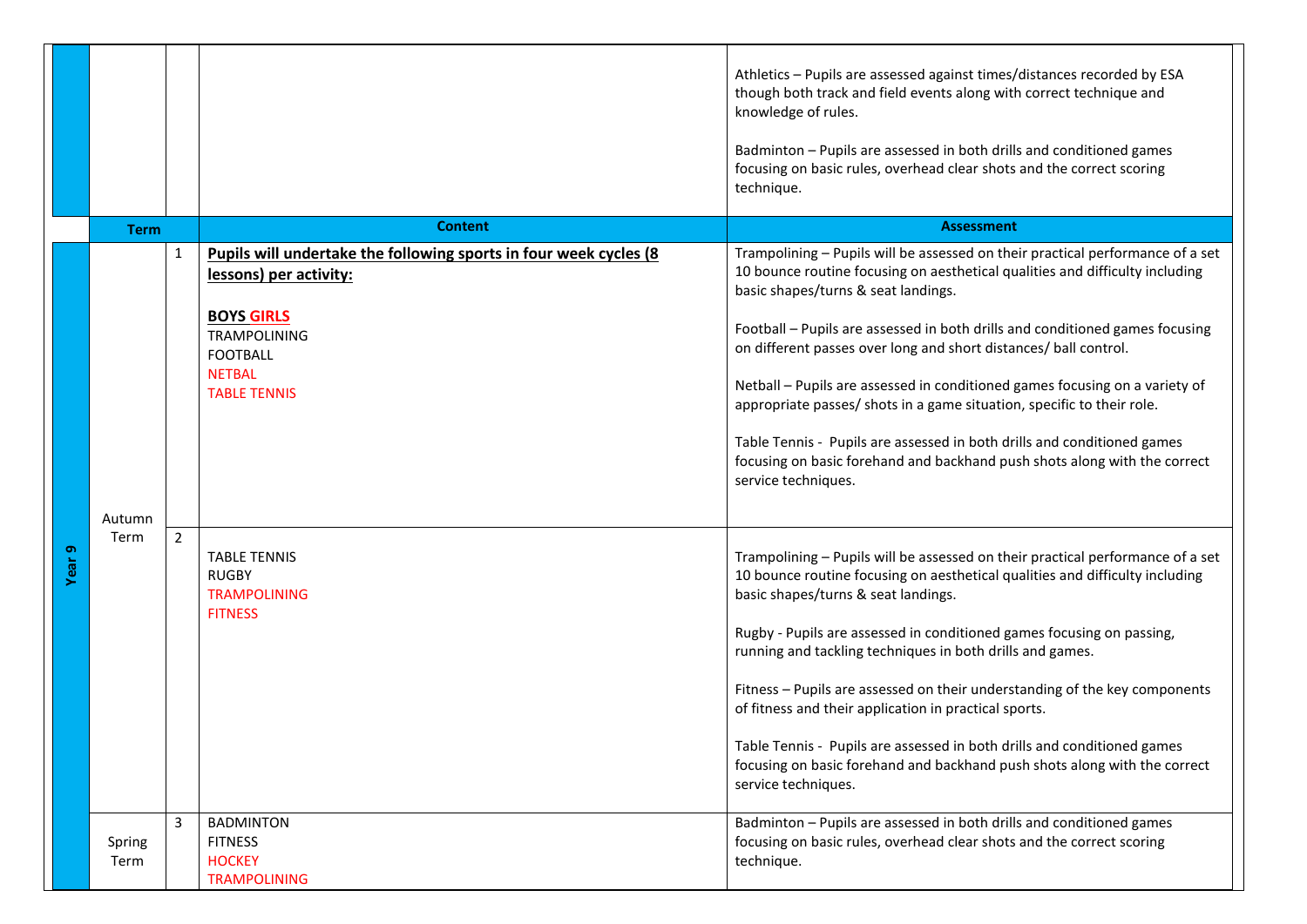|        |   |                                                                    | Fitness - Pupils are assessed on their understanding of the key components<br>of fitness and their application in practical sports.                                                                                                                                                                                                                               |
|--------|---|--------------------------------------------------------------------|-------------------------------------------------------------------------------------------------------------------------------------------------------------------------------------------------------------------------------------------------------------------------------------------------------------------------------------------------------------------|
|        |   |                                                                    | Hockey - Pupils are assessed in both drills and conditioned games focusing<br>on basic stick skills including dribbling and passing over different distances.                                                                                                                                                                                                     |
|        |   |                                                                    | Trampolining - Pupils will be assessed on their practical performance of a set<br>10 bounce routine focusing on aesthetical qualities and difficulty including<br>basic shapes/turns & seat landings.                                                                                                                                                             |
|        |   |                                                                    | Dance - Pupils are assessed in both their performance and skill development.<br>The aesthetic qualities in dance are taught including locomotion, space,<br>movement and content to a related stimulus.                                                                                                                                                           |
|        | 4 | <b>BADMINTON</b><br><b>FITNESS</b><br><b>DANCE</b>                 | Football - Pupils are assessed in both drills and conditioned games focusing<br>on different passes over long and short distances/ ball control.                                                                                                                                                                                                                  |
|        |   | <b>HOCKEY</b>                                                      | Table Tennis - Pupils are assessed in both drills and conditioned games<br>focusing on basic forehand and backhand push shots along with the correct<br>service techniques.                                                                                                                                                                                       |
|        |   |                                                                    | Trampolining - Pupils will be assessed on their practical performance of a set<br>10 bounce routine focusing on aesthetical qualities and difficulty including<br>basic shapes/turns & seat landings.<br>Dance - Pupils are assessed in both their performance and skill development.<br>The aesthetic qualities in dance are taught including locomotion, space, |
|        |   |                                                                    | movement and content to a related stimulus.                                                                                                                                                                                                                                                                                                                       |
|        | 5 | <b>CRICKET</b><br><b>ATHLETICS</b><br>SOFTBALL<br><b>ATHLETICS</b> | Cricket - Pupils are assessed on their ability to demonstrate their underarm<br>bowling technique, along with basic batting strokes and fielding techniques<br>in both conditioned games and drills.                                                                                                                                                              |
| Summer |   | <b>BADMINTON</b><br><b>ROUNDERS</b>                                | Rounders - Pupils are assessed on their ability to demonstrate their bowling<br>technique, batting and fielding techniques in both conditioned games and<br>drills.                                                                                                                                                                                               |
| Term   |   |                                                                    | Softball - Pupils are assessed on their ability to demonstrate batting and<br>fielding techniques through drills and conditioned softball games.                                                                                                                                                                                                                  |
|        |   |                                                                    | Athletics - Pupils are assessed against times/distances recorded by ESA<br>though both track and field events along with correct technique and<br>knowledge of rules.                                                                                                                                                                                             |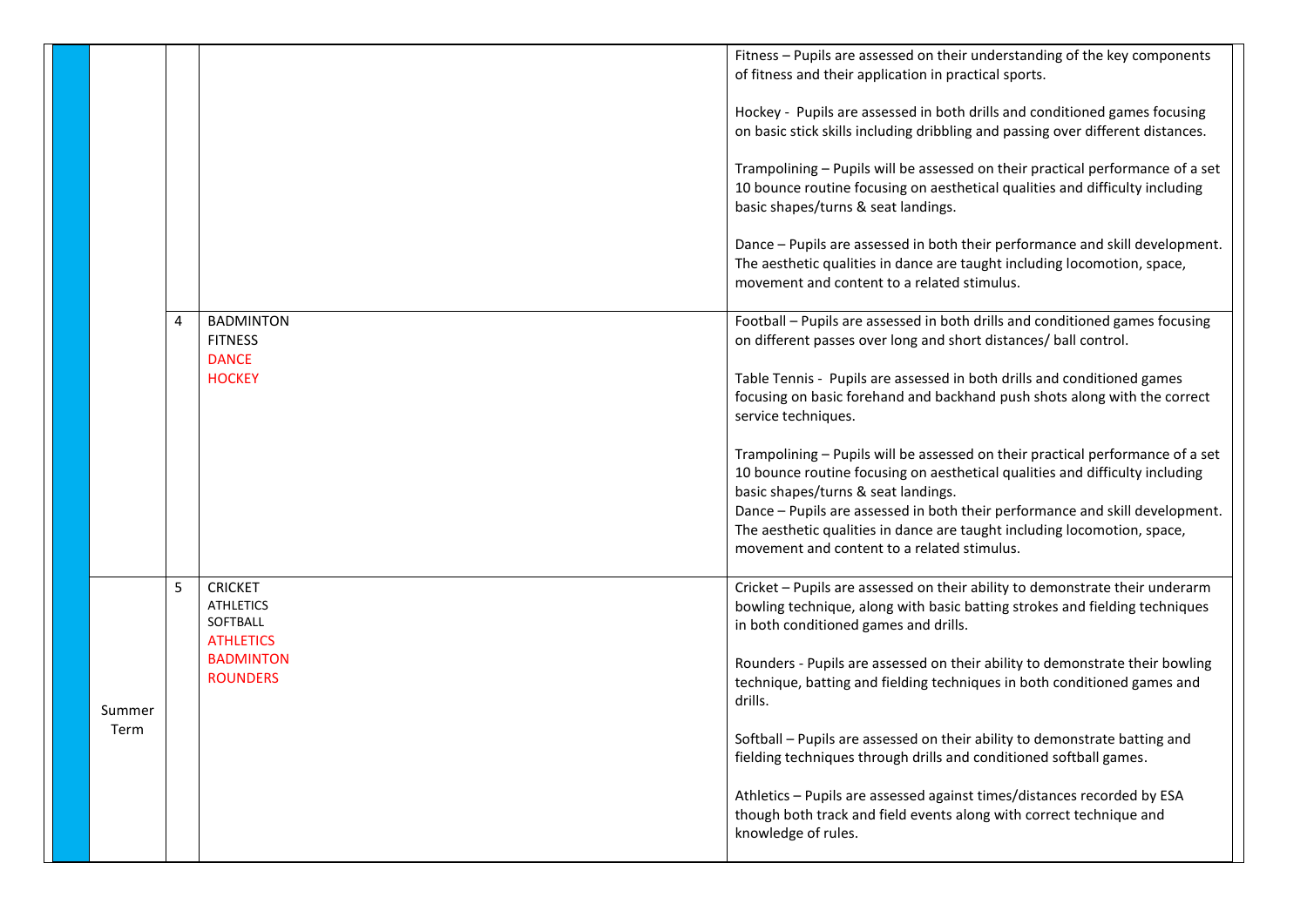|                                                                                                                                                                          |   |                                                                    | Badminton - Pupils are assessed in both drills and conditioned games<br>focusing on basic rules, overhead clear shots and the correct scoring<br>technique.                                          |  |
|--------------------------------------------------------------------------------------------------------------------------------------------------------------------------|---|--------------------------------------------------------------------|------------------------------------------------------------------------------------------------------------------------------------------------------------------------------------------------------|--|
|                                                                                                                                                                          | 6 | <b>CRICKET</b><br><b>ATHLETICS</b><br>SOFTBALL<br><b>ATHLETICS</b> | Cricket - Pupils are assessed on their ability to demonstrate their underarm<br>bowling technique, along with basic batting strokes and fielding techniques<br>in both conditioned games and drills. |  |
|                                                                                                                                                                          |   | <b>BADMINTON</b><br><b>ROUNDERS</b>                                | Rounders - Pupils are assessed on their ability to demonstrate their bowling<br>technique, batting and fielding techniques in both conditioned games and<br>drills.                                  |  |
|                                                                                                                                                                          |   |                                                                    | Softball - Pupils are assessed on their ability to demonstrate batting and<br>fielding techniques through drills and conditioned softball games.                                                     |  |
|                                                                                                                                                                          |   |                                                                    | Athletics - Pupils are assessed against times/distances recorded by ESA<br>though both track and field events along with correct technique and<br>knowledge of rules.                                |  |
|                                                                                                                                                                          |   |                                                                    | Badminton - Pupils are assessed in both drills and conditioned games<br>focusing on basic rules, overhead clear shots and the correct scoring<br>technique.                                          |  |
| <b>Extra-Curricular Opportunities</b>                                                                                                                                    |   |                                                                    |                                                                                                                                                                                                      |  |
| Students have a wide variety of extra-curricular clubs and opportunities to participate in to enrich their physical and academic progress while here at the Ecclesbourne |   |                                                                    |                                                                                                                                                                                                      |  |
| School. These include:                                                                                                                                                   |   |                                                                    |                                                                                                                                                                                                      |  |

Football – Years 7,8,9,10,16<sup>th</sup> form (Boys and Girls) Netball – Years 7,8,9,10,16<sup>th</sup> form (Girls) Basketball – Years 7,8 (Boys and Girls) Badminton – Years 7,8,9,10,16th form (Boys and Girls) Fencing – Years 7,8 (Boys and Girls)  $Rugby - Years 7,8,9,10,16<sup>th</sup> form (Boys)$ Fitness – Years 7,8,9,10,16<sup>th</sup> form (Boys and Girls) Dance - Years 7,8 (Girls)

| <b>Resources</b>          |
|---------------------------|
| www.fa.com                |
| www.rfu.com               |
| www.lta.com               |
| www.dfe.co.uk             |
| www.roundersengland.co.uk |
| www.aqa.org.uk            |